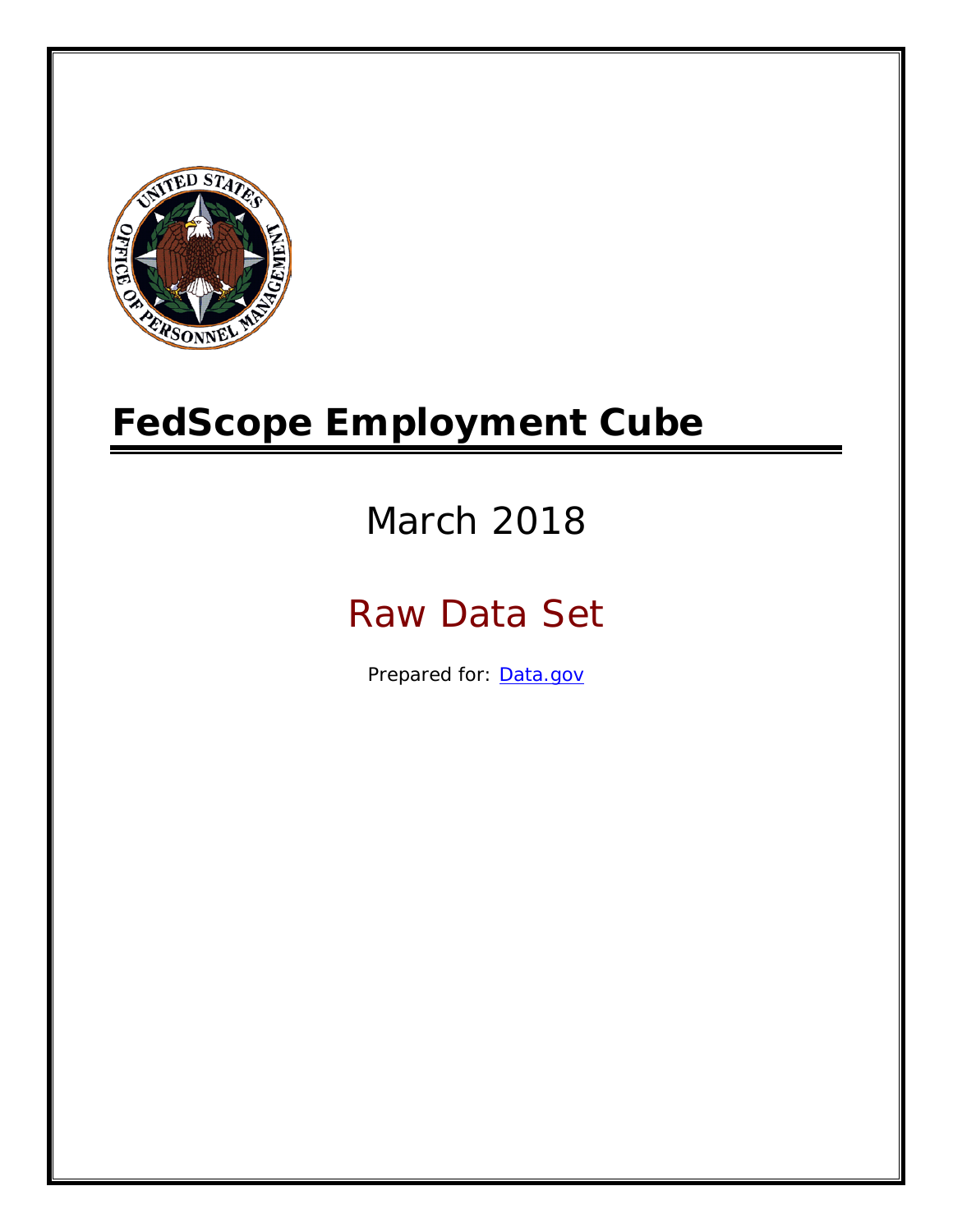

# **Table of Contents**

| $\mathbf{1}$   |      | <b>OVERVIEW</b>                                | 3              |
|----------------|------|------------------------------------------------|----------------|
|                | 1.1  | Purpose                                        | 3              |
|                | 1.2  | <b>Scope</b>                                   | 3              |
| $\overline{2}$ |      | <b>RAW DATA SET FILE</b>                       | 3              |
|                | 2.1  | <b>FACTDATA</b>                                | 3              |
| 3              |      | <b>DIMENSION TRANSLATIONS FILES</b>            | 5              |
|                | 3.1  | Agency                                         | 5              |
|                | 3.2  | Location                                       | 6              |
|                | 3.3  | Age                                            | 6              |
|                | 3.4  | <b>Education Level</b>                         | $\overline{7}$ |
|                | 3.5  | <b>General Schedule &amp; Equivalent Grade</b> | 8              |
|                | 3.6  | <b>Length of Service</b>                       | 8              |
|                | 3.7  | Occupation                                     | 9              |
|                | 3.8  | <b>Occupation Category</b>                     | 9              |
|                | 3.9  | Pay Plan & Grade                               | 10             |
|                | 3.10 | <b>Salary Level</b>                            | 10             |
|                | 3.11 | <b>STEM Occupations</b>                        | 11             |
|                |      | 3.12 Supervisory Status                        | 11             |
|                |      | 3.13 Type of Appointment                       | 12             |
|                |      | 3.14 Work Schedule                             | 12             |
|                | 3.15 | <b>Work Status</b>                             | 13             |
|                |      | 3.16 Date                                      | 13             |
|                |      | 3.17 Employment                                | 14             |
|                |      | 3.18 Average Salary                            | 14             |
|                |      | 3.19 Average Length of Service                 | 14             |
| 4              |      | <b>DATA DEFINITIONS</b>                        | 15             |
|                | 4.1  | Agency                                         | 15             |
|                | 4.2  | Location                                       | 15             |
|                | 4.3  | Age                                            | 15             |
|                | 4.4  | <b>Education Level</b>                         | 15             |
|                | 4.5  | <b>General Schedule &amp; Equivalent Grade</b> | 15             |
|                | 4.6  | <b>Length of Service</b>                       | 15             |
|                | 4.7  | Occupation                                     | 15             |
|                | 4.8  | <b>Occupation Category</b>                     | 15             |
|                | 4.9  | Pay Plan & Grade                               | 16             |
|                | 4.10 | <b>Salary Level</b>                            | 16             |
|                | 4.11 | <b>STEM Occupations</b>                        | 16             |
|                | 4.12 | <b>Supervisory Status</b>                      | 16             |
|                | 4.13 | <b>Type of Appointment</b>                     | 16             |
|                | 4.14 | <b>Work Schedule</b>                           | 16             |

Source: FedScope [\(https://www.fedscope.opm.gov/\)](https://www.fedscope.opm.gov/) 1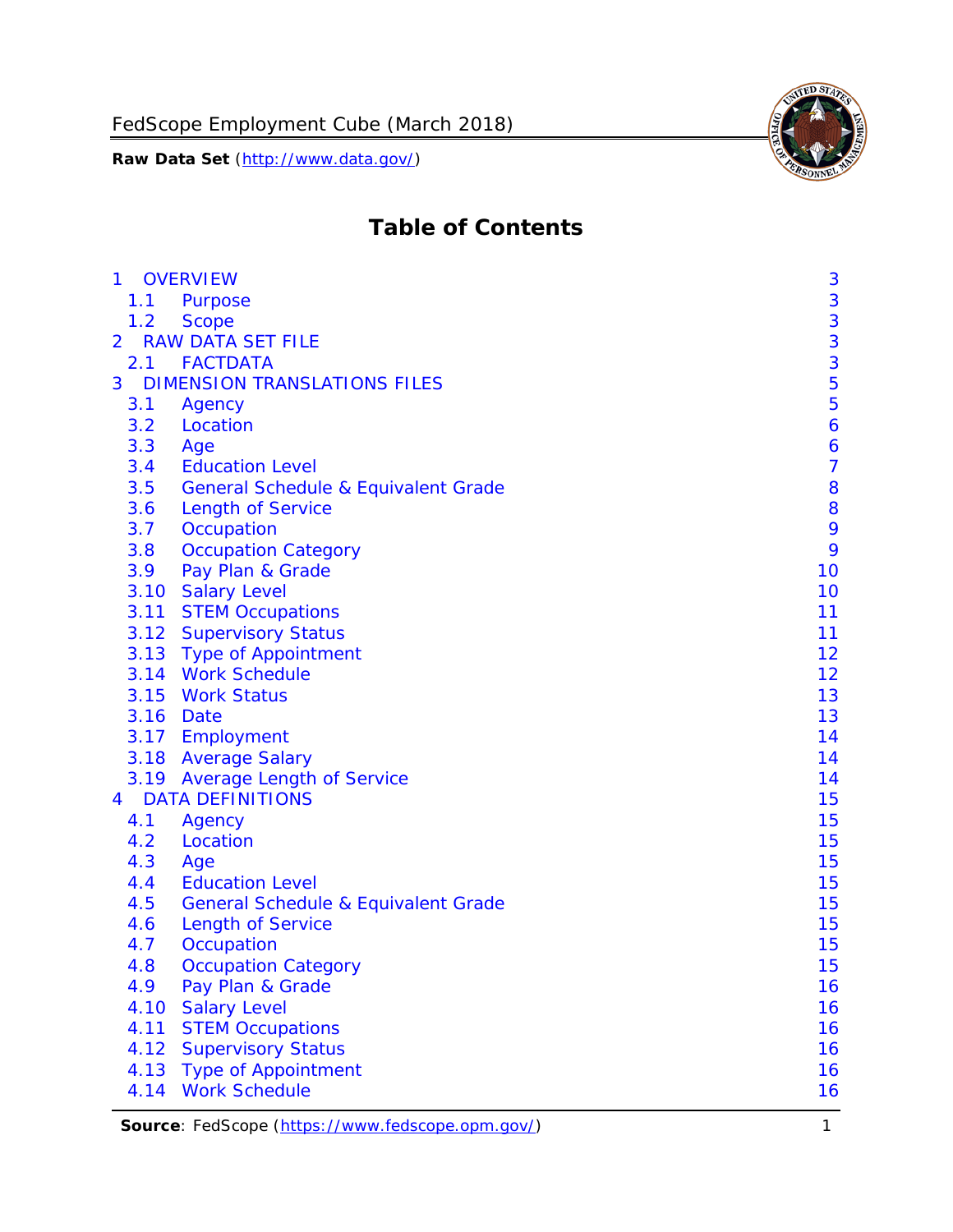FedScope Employment Cube (March 2018)

**Raw Data Set** (http://www.data.gov/)

|               | 4.15 Work Status                                    | 16. |
|---------------|-----------------------------------------------------|-----|
|               | 4.16 Date                                           | 16  |
|               | 4.17 Employment                                     | 17  |
|               | 4.18 Average Salary                                 | 17  |
|               | 4.19 Average Length of Service                      | 17  |
| 5 APPENDIX    |                                                     | 18  |
| 5.1           | SAS Program to Read Raw Data Sets for Data Analysis | 18  |
| $5.2^{\circ}$ | <b>FedScope General Public Web Site</b>             | 18  |
|               |                                                     |     |

# **Listing of Tables**

| Table 2.1: FACTDATA.TXT Record Layout   | 4  |
|-----------------------------------------|----|
| Table 3.1: DTagy.txt Record Layout      | 5  |
| Table 3.2: DTloc.txt Record Layout      | 6  |
| Table 3.3: DTagelvl.txt Record Layout   | 6  |
| Table 3.4: DTedlvl.txt Record Layout    | 7  |
| Table 3.5: DTgsegrd.txt Record Layout   | 8  |
| Table 3.6: DTloslvl.txt Record Layout   | 8  |
| Table 3.7: DTocc.txt Record Layout      | 9  |
| Table 3.8: DTpatco.txt Record Layout    | 9  |
| Table 3.9: DTppgrd.txt Record Layout    | 10 |
| Table 3.10: DTsallvl.txt Record Layout  | 10 |
| Table 3.11: DTstemocc.txt Record Layout | 11 |
| Table 3.12: DTsuper.txt Record Layout   | 11 |
| Table 3.13: DTtoa.txt Record Layout     | 12 |
| Table 3.14: DTwrksch.txt Record Layout  | 12 |
| Table 3.15: DTwkstat.txt Record Layout  | 13 |
| Table 3.16: DTdate.txt Record Layout    | 13 |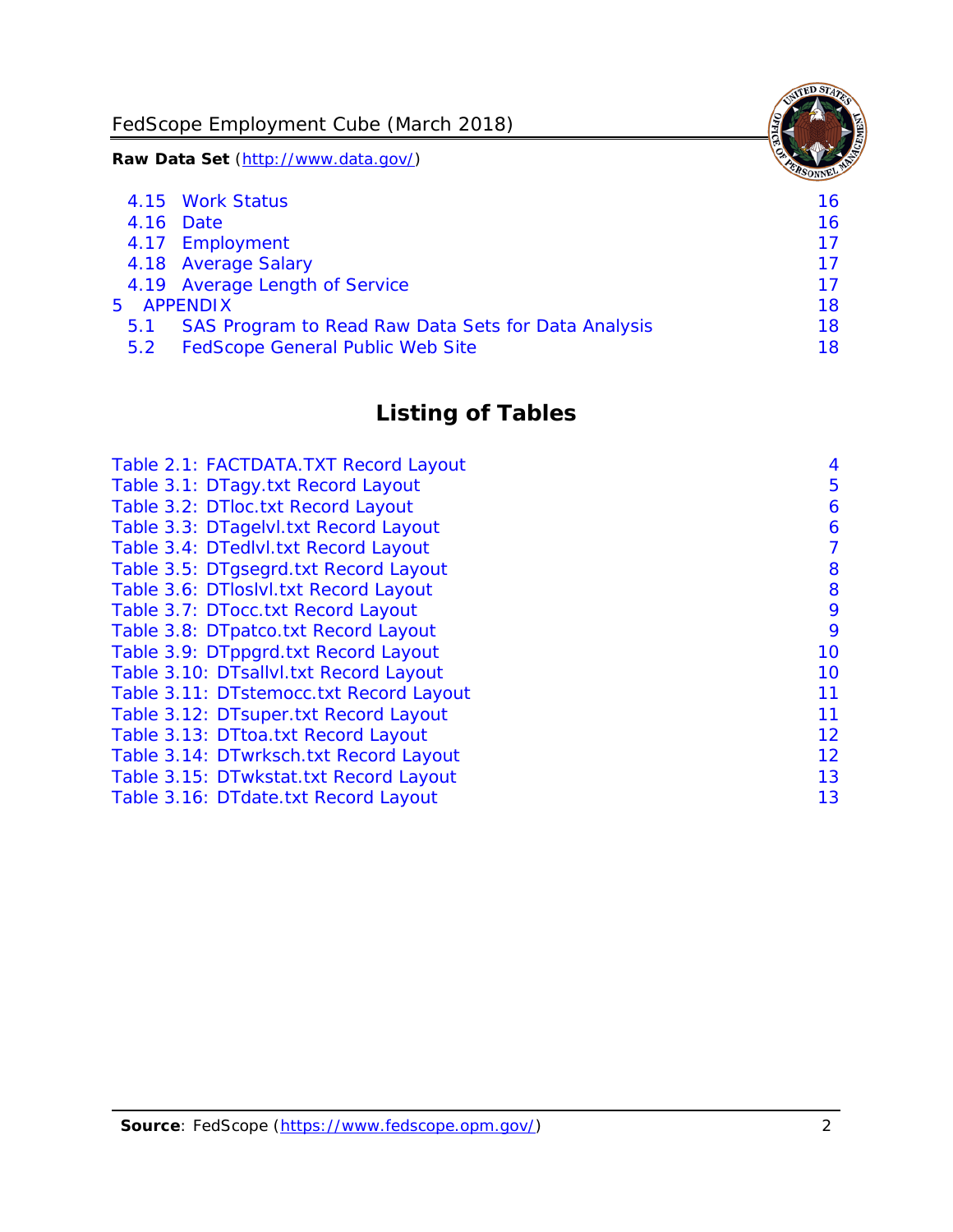

## <span id="page-3-0"></span>**1 OVERVIEW**

#### <span id="page-3-1"></span>*1.1 Purpose*

The purpose of this raw data set is to increase public access to high value, machine readable datasets generated by the U.S. Office of Personnel Management. The FedScope Employment Cube data sets are available via [Data.gov.](http://www.data.gov/)

#### <span id="page-3-2"></span>*1.2 Scope*

The scope of this raw data set includes data elements used in the creation of the FedScope Employment Cube [\(https://www.fedscope.opm.gov/\)](https://www.fedscope.opm.gov/). **NOTE**: Starting in FY 2010, the OPM Statistical Data Mart (SDM) is the source for all FedScope data. The SDM is processed data from the Enterprise Human Resources Integration (EHRI) data warehouse. Data is processed on a quarterly basis (i.e. March, June, September and December).

## <span id="page-3-3"></span>**2 RAW DATA SET FILE**

## <span id="page-3-4"></span>*2.1 FACTDATA*

This "**delimited**" (comma separated value (**CSV**)) raw data set provides employee population data as of March 2018. Each column value is separated by a "**comma**" from the next column's value and each row starts a new record. Each record contains 20 data elements. The record layout for FACTDATA.TXT is depicted in [Table 2.1](#page-4-0) below: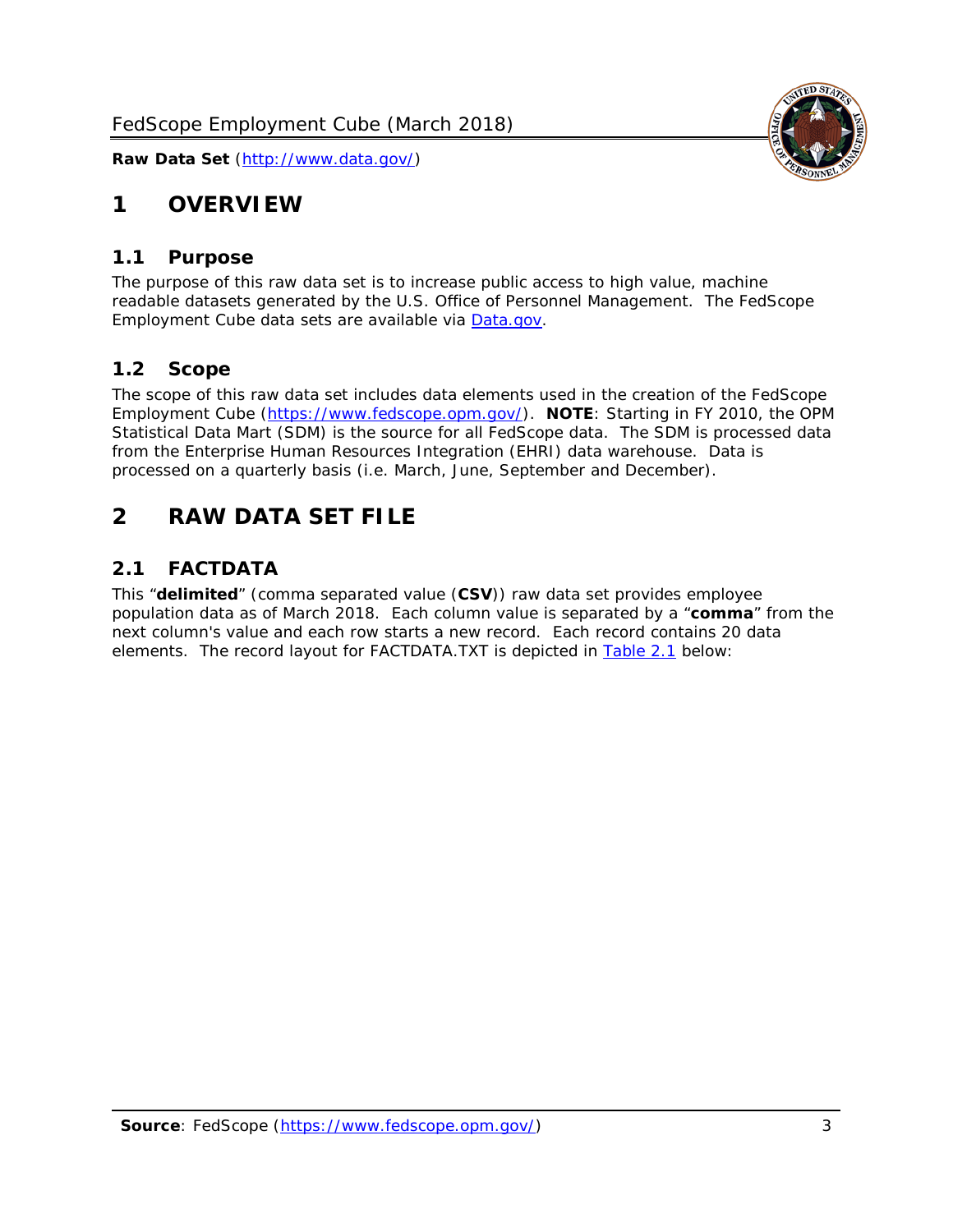<span id="page-4-0"></span>

#### **Table 2.1: FACTDATA.TXT Record Layout**

**NOTE**: If importing this table (data set) into Excel, change the "column data format" for columns 1-17 from "General" to "Text". Columns 18-20 can be imported as "General" data format. In Excel, the "General" data format converts numeric values to numbers. Columns 1-17 are TEXT fields; Columns 18-20 are NUMERIC fields.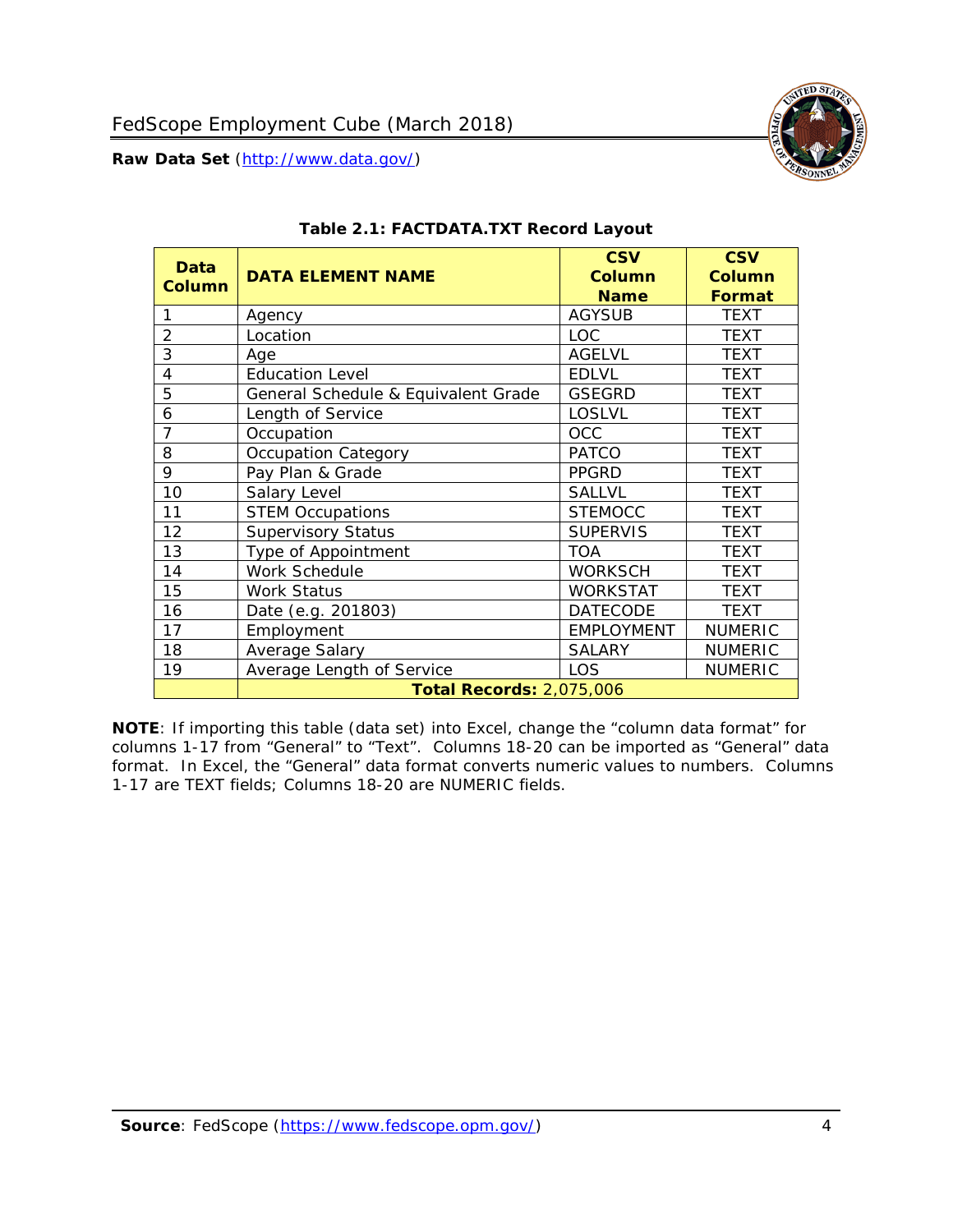

## <span id="page-5-0"></span>**3 DIMENSION TRANSLATIONS FILES**

## <span id="page-5-1"></span>*3.1 Agency*

This "**delimited**" (comma separated value (**CSV**)) data file provides translations for the agency data element contained in the employee population data file (FACTDATA.TXT). See [Table 2.1.](#page-4-0) Each column value is separated by a "**comma**" from the next column's value and each row starts a new record. Each record contains 6 data elements. The record layout for DTagy.txt is depicted in **[Table 3.1](#page-5-2)** below:

<span id="page-5-2"></span>

| Data<br><b>Column</b>     | <b>DATA ELEMENT NAME</b>       | <b>CSV</b><br>Column<br><b>Name</b> | <b>CSV</b><br>Column<br>Format |
|---------------------------|--------------------------------|-------------------------------------|--------------------------------|
|                           | Agency Type                    | <b>AGYTYP</b>                       | <b>TEXT</b>                    |
|                           | <b>Agency Type Translation</b> | <b>AGYTYPT</b>                      | <b>TEXT</b>                    |
| 3                         | Agency                         | AGY                                 | <b>TEXT</b>                    |
|                           | <b>Agency Translation</b>      | <b>AGYT</b>                         | <b>TEXT</b>                    |
| 5                         | Agency Sub element             | <b>AGYSUB</b>                       | <b>TEXT</b>                    |
| 6                         | Agency Sub element Translation | <b>AGYSUBT</b>                      | <b>TEXT</b>                    |
| <b>Total Records: 531</b> |                                |                                     |                                |

#### **Table 3.1: DTagy.txt Record Layout**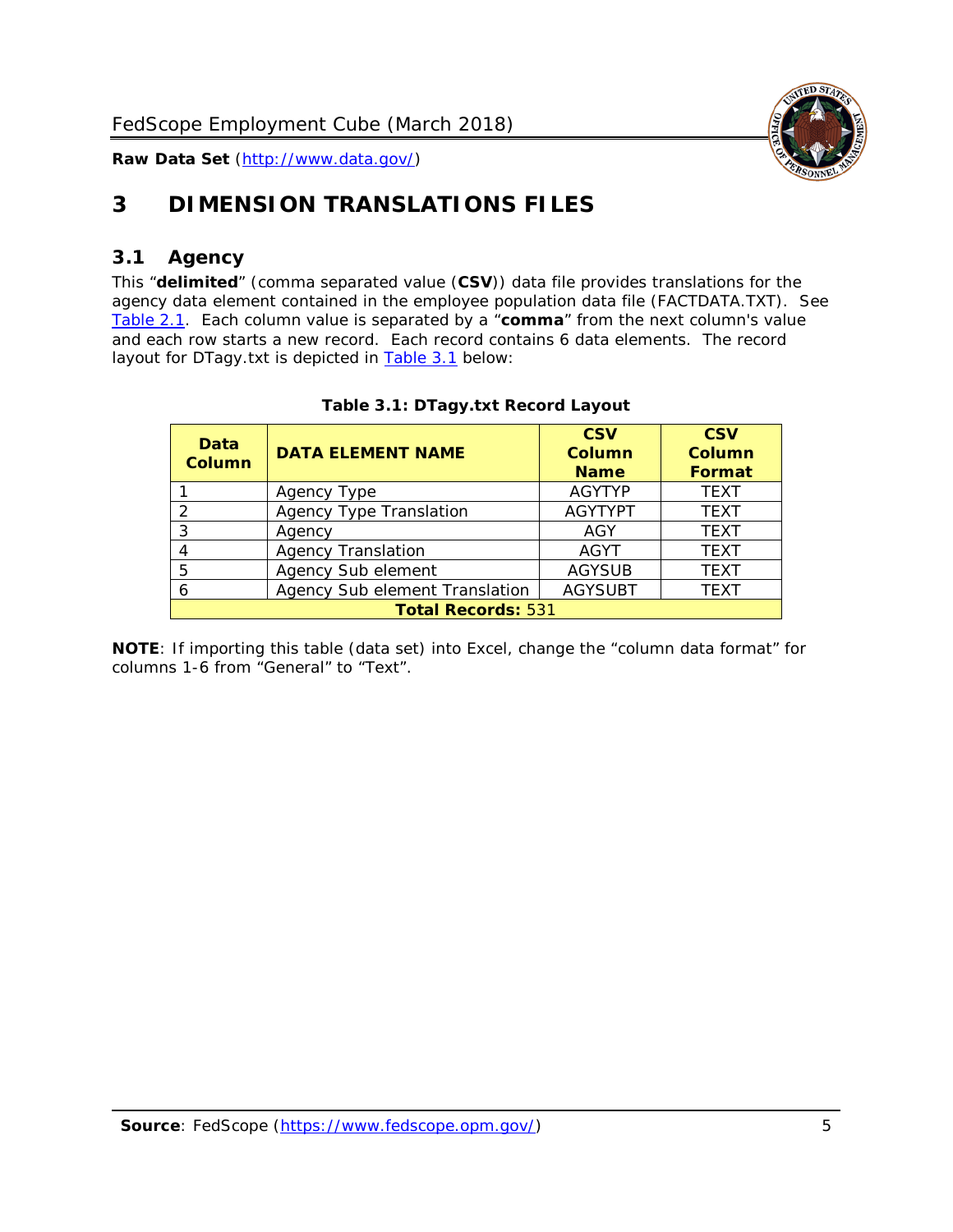#### <span id="page-6-0"></span>*3.2 Location*

This "**delimited**" (comma separated value (**CSV**)) data file provides translations for the location data element contained in the employee population data file (FACTDATA.TXT). See [Table 2.1.](#page-4-0) Each column value is separated by a "**comma**" from the next column's value and each row starts a new record. Each record contains 4 data elements. The record layout for DTloc.txt is depicted in [Table 3.2](#page-6-2) below:

<span id="page-6-2"></span>

| Data<br><b>Column</b>     | <b>DATA ELEMENT NAME</b>         | <b>CSV</b><br><b>Column</b><br><b>Name</b> | <b>CSV</b><br><b>Column</b><br>Format |  |
|---------------------------|----------------------------------|--------------------------------------------|---------------------------------------|--|
|                           | Location Type                    | <b>LOCTYP</b>                              | <b>TEXT</b>                           |  |
|                           | Location Type Translation        | <b>LOCTYPT</b>                             | <b>TEXT</b>                           |  |
| <u>ົ</u>                  | State/Country                    | <b>LOC</b>                                 | <b>TFXT</b>                           |  |
|                           | <b>State/Country Translation</b> | <b>LOCT</b>                                | <b>TEXT</b>                           |  |
| <b>Total Records: 224</b> |                                  |                                            |                                       |  |

**Table 3.2: DTloc.txt Record Layout**

**NOTE**: If importing this table (data set) into Excel, change the "column data format" for columns 1-4 from "General" to "Text".

## <span id="page-6-1"></span>*3.3 Age*

This "**delimited**" (comma separated value (**CSV**)) data file provides translations for the age data element contained in the employee population data file (FACTDATA.TXT). See Table [2.1.](#page-4-0) Each column value is separated by a "**comma**" from the next column's value and each row starts a new record. Each record contains 2 data elements. The record layout for DTagelvl.txt is depicted in [Table 3.3](#page-6-3) below:

<span id="page-6-3"></span>

| Data<br>Column           | <b>DATA ELEMENT NAME</b> | <b>CSV</b><br>Column<br><b>Name</b> | <b>CSV</b><br>Column<br><b>Format</b> |
|--------------------------|--------------------------|-------------------------------------|---------------------------------------|
|                          | Aae                      | AGFI VI                             | TFXT                                  |
|                          | Age Translation          | AGFI VI T                           | TFXT                                  |
| <b>Total Records: 12</b> |                          |                                     |                                       |

| Table 3.3: DTagelvl.txt Record Layout |  |
|---------------------------------------|--|
|---------------------------------------|--|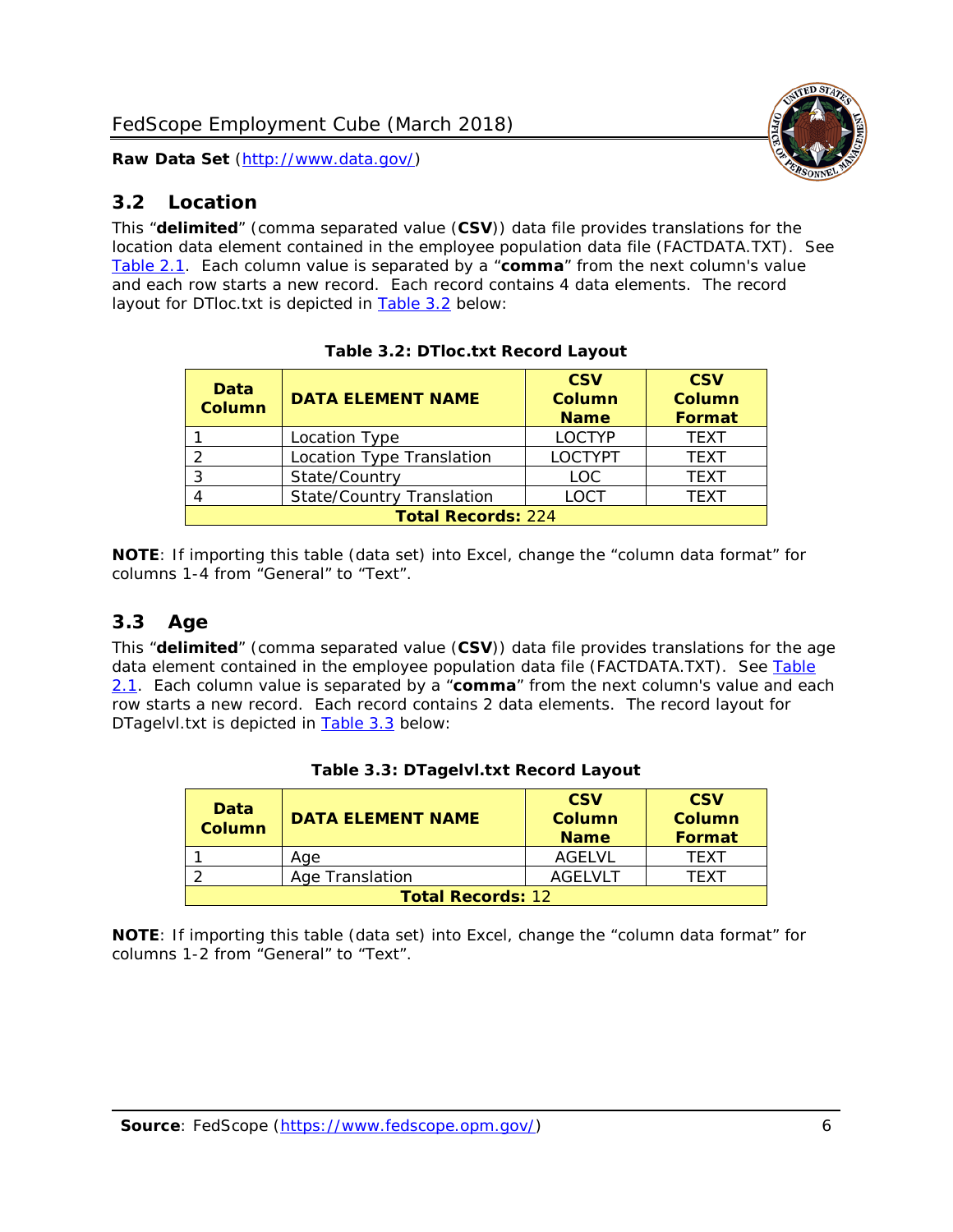

## <span id="page-7-0"></span>*3.4 Education Level*

This "**delimited**" (comma separated value (**CSV**)) data file provides translations for the education level data element contained in the employee population data file (FACTDATA.TXT). See [Table 2.1.](#page-4-0) Each column value is separated by a "**comma**" from the next column's value and each row starts a new record. Each record contains 4 data elements. The record layout for DTedlvl.txt is depicted in [Table 3.4](#page-7-1) below:

<span id="page-7-1"></span>

| Data<br><b>Column</b>    | <b>DATA ELEMENT NAME</b>                | <b>CSV</b><br>Column<br><b>Name</b> | <b>CSV</b><br><b>Column</b><br><b>Format</b> |  |
|--------------------------|-----------------------------------------|-------------------------------------|----------------------------------------------|--|
|                          | <b>Education Level Type</b>             | <b>EDLVLTYP</b>                     | <b>TEXT</b>                                  |  |
| っ                        | <b>Education Level Type Translation</b> | <b>EDLVLTYPT</b>                    | <b>TEXT</b>                                  |  |
| 3                        | <b>Education Level</b>                  | <b>EDLVL</b>                        | <b>TEXT</b>                                  |  |
|                          | <b>Education Level Translation</b>      | <b>EDLVLT</b>                       | <b>TEXT</b>                                  |  |
| <b>Total Records: 24</b> |                                         |                                     |                                              |  |

#### **Table 3.4: DTedlvl.txt Record Layout**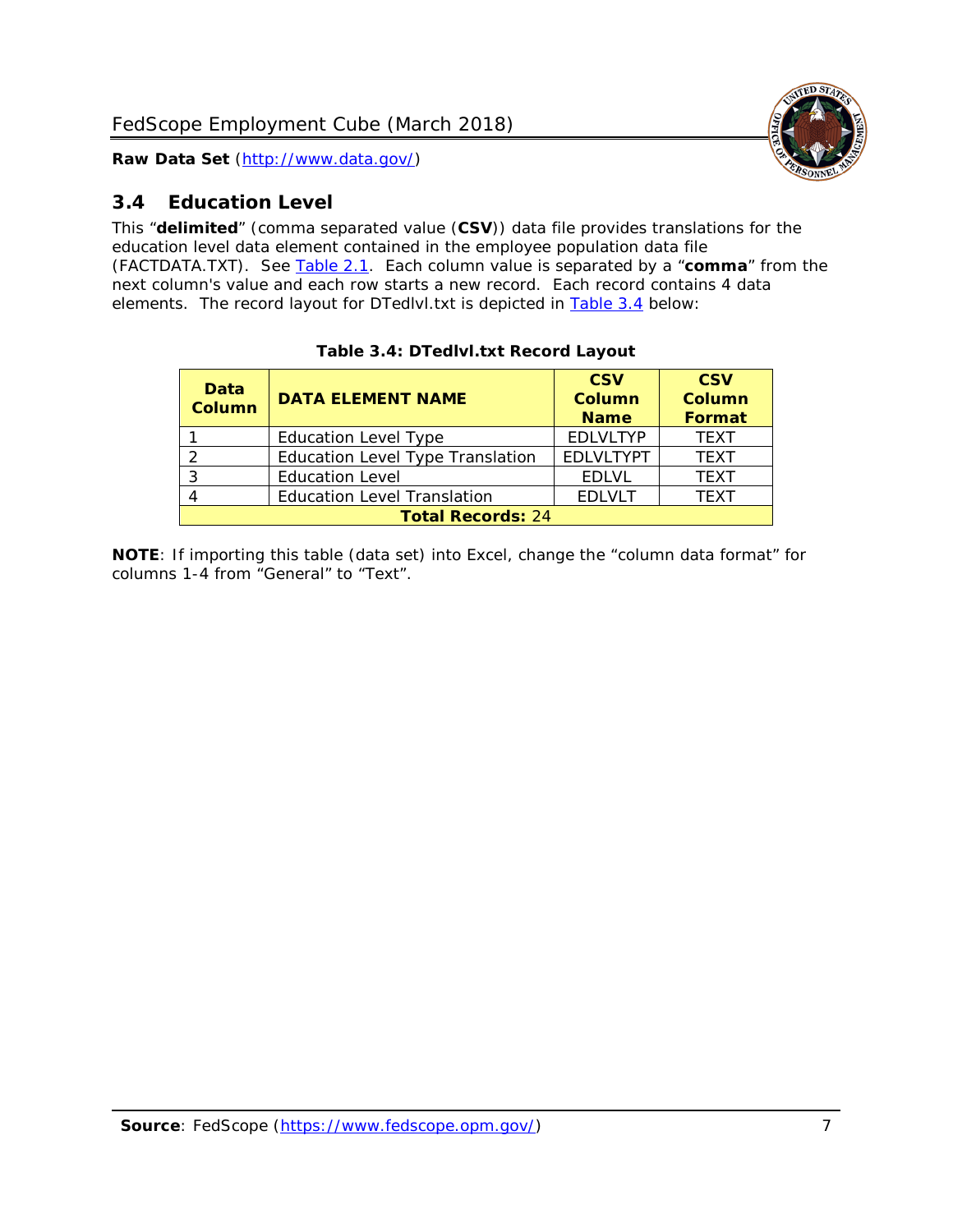

## <span id="page-8-0"></span>*3.5 General Schedule & Equivalent Grade*

This "**delimited**" (comma separated value (**CSV**)) data file provides translations for the general schedule & equivalent grade data element contained in the employee population data file (FACTDATA.TXT). See [Table 2.1.](#page-4-0) Each column value is separated by a "**comma**" from the next column's value and each row starts a new record. Each record contains 1 data element. The record layout for DTgsegrd.txt is depicted in [Table 3.5](#page-8-2) below:

#### **Table 3.5: DTgsegrd.txt Record Layout**

<span id="page-8-2"></span>

| Data<br>Column           | <b>DATA ELEMENT NAME</b>            | <b>CSV</b><br>Column<br><b>Name</b> | <b>CSV</b><br>Column<br><b>Format</b> |  |
|--------------------------|-------------------------------------|-------------------------------------|---------------------------------------|--|
|                          | General Schedule & Equivalent Grade | GSEGRD                              | TFXT                                  |  |
| <b>Total Records: 17</b> |                                     |                                     |                                       |  |

**NOTE**: If importing this table (data set) into Excel, change the "column data format" for column 1-from "General" to "Text".

## <span id="page-8-1"></span>*3.6 Length of Service*

This "**delimited**" (comma separated value (**CSV**)) data file provides translations for the length of service data element contained in the employee population data file (FACTDATA.TXT). See [Table 2.1.](#page-4-0) Each column value is separated by a "**comma**" from the next column's value and each row starts a new record. Each record contains 2 data elements. The record layout for DTloslvl.txt is depicted in [Table 3.6](#page-8-3) below:

#### **Table 3.6: DTloslvl.txt Record Layout**

<span id="page-8-3"></span>

| Data<br><b>Column</b>    | <b>DATA ELEMENT NAME</b>      | <b>CSV</b><br>Column<br><b>Name</b> | <b>CSV</b><br>Column<br>Format |  |
|--------------------------|-------------------------------|-------------------------------------|--------------------------------|--|
|                          | Length of Service             | LOSLVL                              | TFXT                           |  |
|                          | Length of Service Translation | LOSLVLT                             | TFXT                           |  |
| <b>Total Records: 11</b> |                               |                                     |                                |  |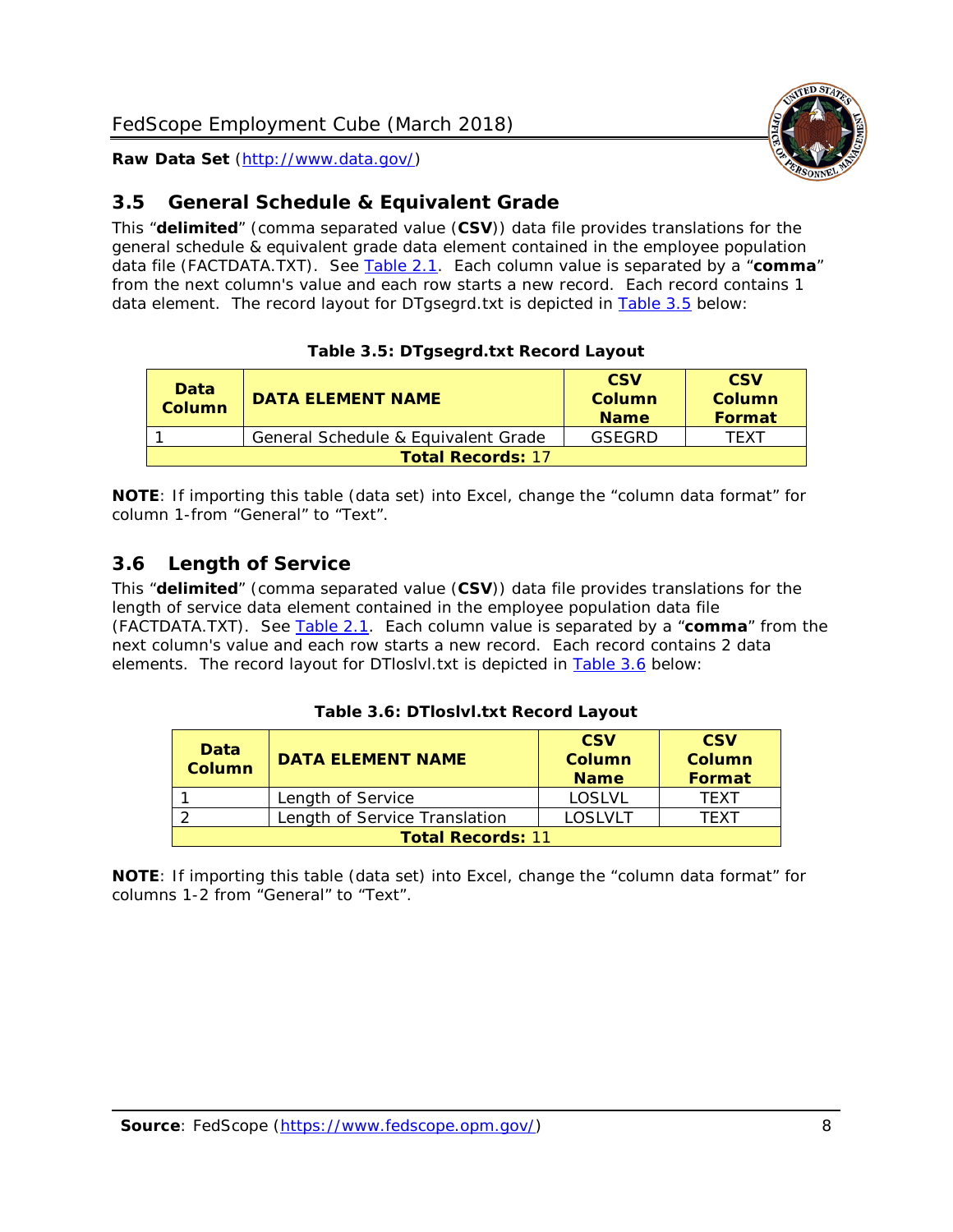## <span id="page-9-0"></span>*3.7 Occupation*

This "**delimited**" (comma separated value (**CSV**)) data file provides translations for the occupation data element contained in the employee population data file (FACTDATA.TXT). See [Table 2.1.](#page-4-0) Each column value is separated by a "**comma**" from the next column's value and each row starts a new record. Each record contains 6 data elements. The record layout for DTocc.txt is depicted in [Table 3.7](#page-9-2) below:

<span id="page-9-2"></span>

| Data<br><b>Column</b>     | <b>DATA ELEMENT NAME</b>             | <b>CSV</b><br><b>Column</b><br><b>Name</b> | <b>CSV</b><br>Column<br>Format |
|---------------------------|--------------------------------------|--------------------------------------------|--------------------------------|
|                           | Occupation Type                      | <b>OCCTYP</b>                              | <b>TEXT</b>                    |
| 2                         | Occupation Type Translation          | <b>OCCTYPT</b>                             | <b>TEXT</b>                    |
| 3                         | <b>Occupation Family</b>             | <b>OCCFAM</b>                              | <b>TEXT</b>                    |
|                           | <b>Occupation Family Translation</b> | <b>OCCFAMT</b>                             | <b>TEXT</b>                    |
| 5                         | Occupation                           | <b>OCC</b>                                 | <b>TEXT</b>                    |
| 6                         | <b>Occupation Translation</b>        | <b>OCCT</b>                                | <b>TEXT</b>                    |
| <b>Total Records: 682</b> |                                      |                                            |                                |

**NOTE**: If importing this table (data set) into Excel, change the "column data format" for columns 1-6 from "General" to "Text".

## <span id="page-9-1"></span>*3.8 Occupation Category*

This "**delimited**" (comma separated value (**CSV**)) data file provides translations for the occupation category data element contained in the employee population data file (FACTDATA.TXT). See [Table 2.1.](#page-4-0) Each column value is separated by a "**comma**" from the next column's value and each row starts a new record. Each record contains 2 data elements. The record layout for DTpatco.txt is depicted in [Table 3.8](#page-9-3) below:

<span id="page-9-3"></span>

| Data<br><b>Column</b>   | <b>DATA ELEMENT NAME</b>        | <b>CSV</b><br><b>Column</b><br><b>Name</b> | <b>CSV</b><br>Column<br>Format |
|-------------------------|---------------------------------|--------------------------------------------|--------------------------------|
|                         | Occupation Category             | <b>PATCO</b>                               | <b>TFXT</b>                    |
|                         | Occupation Category Translation | <b>PATCOT</b>                              | TFXT                           |
| <b>Total Records: 7</b> |                                 |                                            |                                |

|  | Table 3.8: DTpatco.txt Record Layout |  |
|--|--------------------------------------|--|
|  |                                      |  |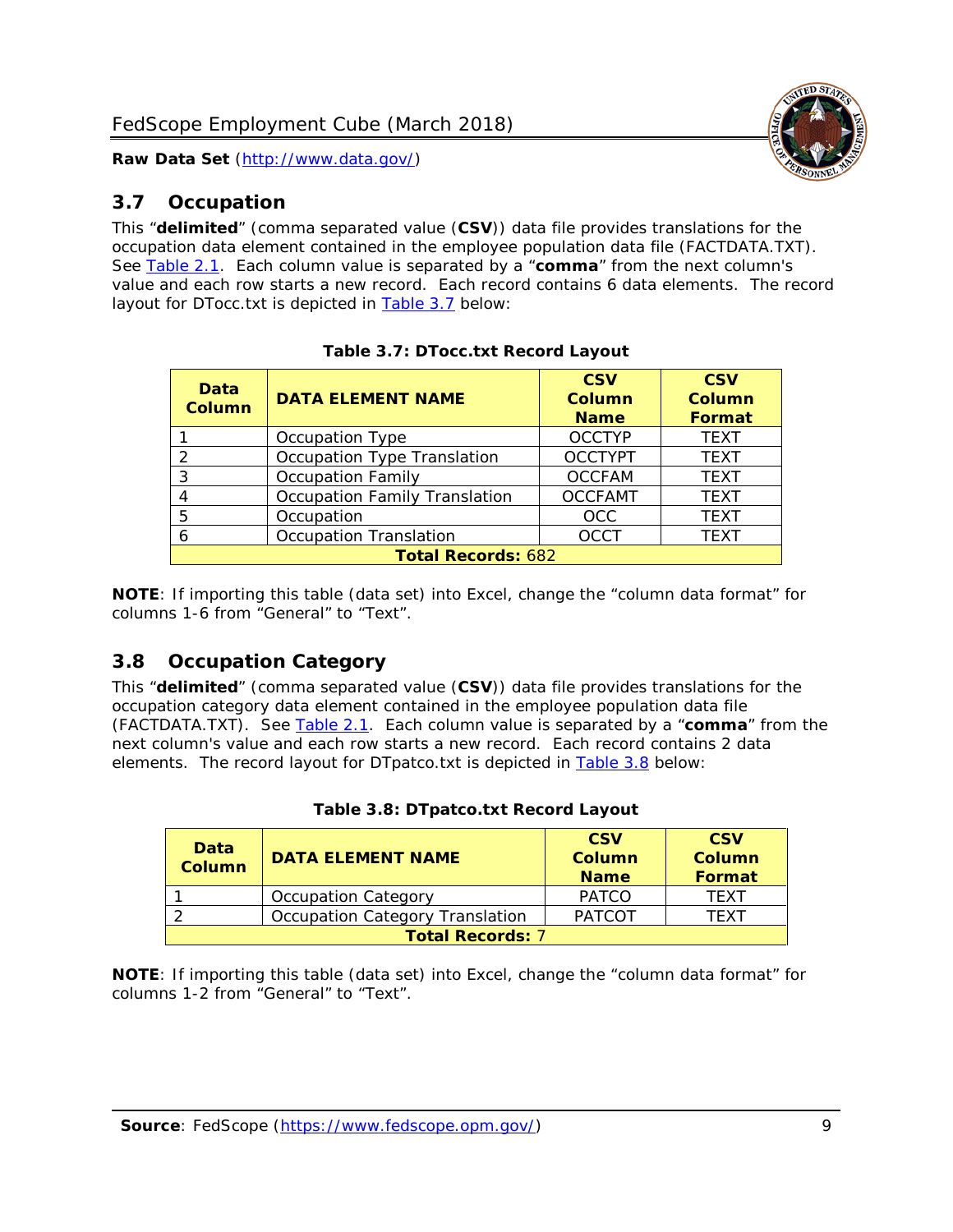

## <span id="page-10-0"></span>*3.9 Pay Plan & Grade*

This "**delimited**" (comma separated value (**CSV**)) data file provides translations for the pay plan & grade data element contained in the employee population data file (FACTDATA.TXT). See [Table 2.1.](#page-4-0) Each column value is separated by a "**comma**" from the next column's value and each row starts a new record. Each record contains 7 data elements. The record layout for DTppgrd.txt is depicted in [Table 3.9](#page-10-2) below:

<span id="page-10-2"></span>

| Data<br><b>Column</b> | <b>DATA ELEMENT NAME</b>   | <b>CSV</b><br>Column<br><b>Name</b> | <b>CSV</b><br>Column<br>Format |  |  |
|-----------------------|----------------------------|-------------------------------------|--------------------------------|--|--|
|                       | Pay Plan Type              | <b>PPTYP</b>                        | <b>TEXT</b>                    |  |  |
| $\overline{2}$        | Pay Plan Type Translation  | <b>PPTYPT</b>                       | <b>TEXT</b>                    |  |  |
| 3                     | Pay Plan Group             | <b>PPGROUP</b>                      | <b>TEXT</b>                    |  |  |
| 4                     | Pay Plan Group Translation | <b>PPGROUPT</b>                     | <b>TEXT</b>                    |  |  |
| 5                     | Pay Plan                   | <b>PAYPLAN</b>                      | <b>TEXT</b>                    |  |  |
| 6                     | Pay Plan Translation       | PAYPLANT                            | <b>TEXT</b>                    |  |  |
| $\overline{ }$        | Pay Plan & Grade           | <b>PPGRD</b>                        | <b>TEXT</b>                    |  |  |
|                       | <b>Total Records: 969</b>  |                                     |                                |  |  |

**Table 3.9: DTppgrd.txt Record Layout**

**NOTE**: If importing this table (data set) into Excel, change the "column data format" for columns 1-7 from "General" to "Text".

## <span id="page-10-1"></span>*3.10 Salary Level*

This "**delimited**" (comma separated value (**CSV**)) data file provides translations for the salary level data element contained in the employee population data file (FACTDATA.TXT). See [Table 2.1.](#page-4-0) Each column value is separated by a "**comma**" from the next column's value and each row starts a new record. Each record contains 2 data elements. The record layout for DTsallvl.txt is depicted in **Table 3.10** below:

<span id="page-10-3"></span>

| Data<br><b>Column</b>    | <b>DATA ELEMENT NAME</b>        | <b>CSV</b><br><b>Column</b><br><b>Name</b> | <b>CSV</b><br>Column<br>Format |
|--------------------------|---------------------------------|--------------------------------------------|--------------------------------|
|                          | Salary Level                    | <b>SALLVL</b>                              | <b>TFXT</b>                    |
|                          | <b>Salary Level Translation</b> | <b>SALLVLT</b>                             | TFXT                           |
| <b>Total Records: 26</b> |                                 |                                            |                                |

|  |  | Table 3.10: DTsallvl.txt Record Layout |
|--|--|----------------------------------------|
|--|--|----------------------------------------|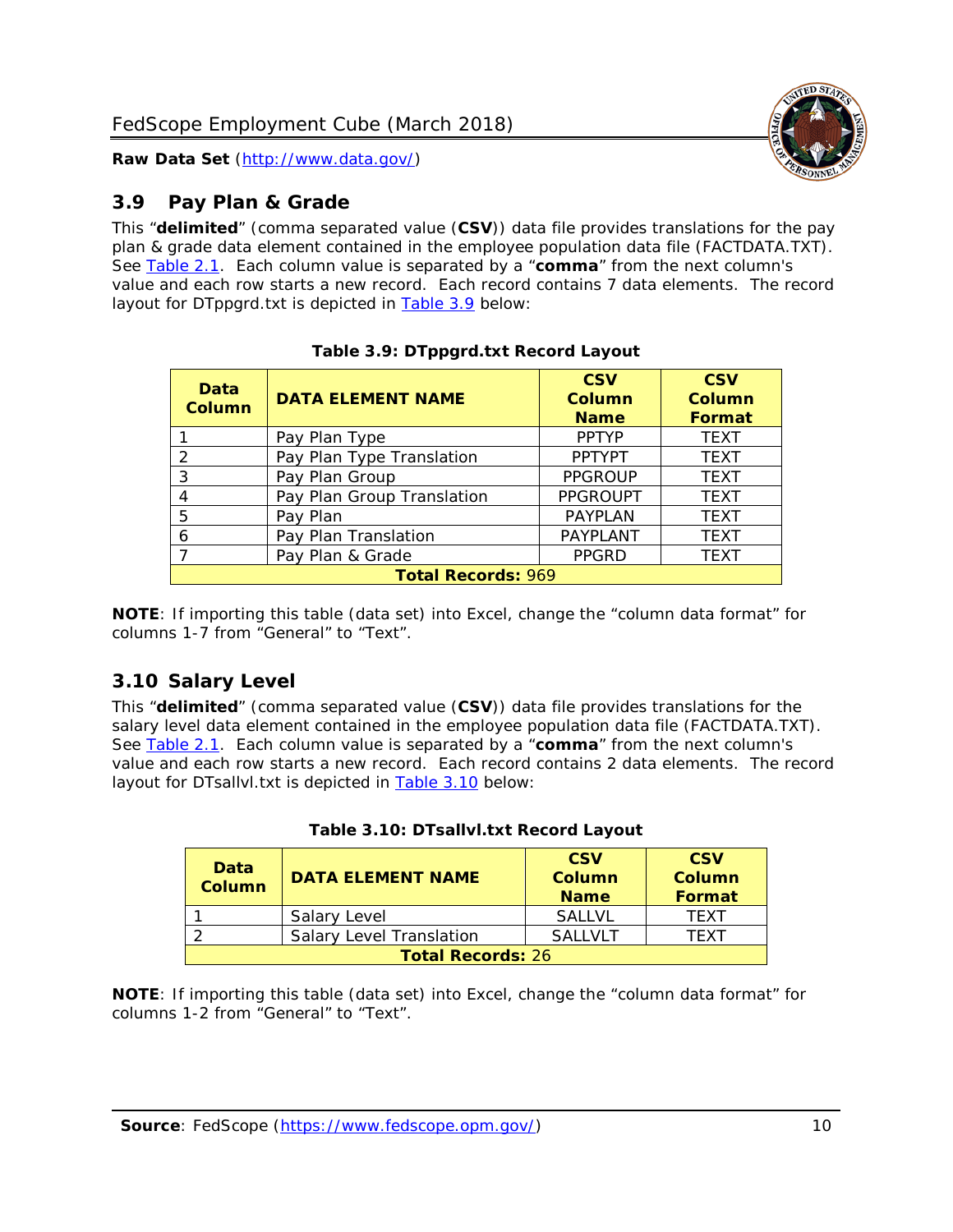

## <span id="page-11-0"></span>*3.11 STEM Occupations*

This "**delimited**" (comma separated value (**CSV**)) data file provides translations for the STEM occupations data element contained in the employee population data file (FACTDATA.TXT). See [Table 2.1.](#page-4-0) Each column value is separated by a "**comma**" from the next column's value and each row starts a new record. Each record contains 6 data elements. The record layout for DTstemocc.txt is depicted in [Table 3.11](#page-11-2) below:

<span id="page-11-2"></span>

| <b>Data</b><br><b>Column</b> | <b>DATA ELEMENT NAME</b>                     | <b>CSV</b><br>Column<br><b>Name</b> | <b>CSV</b><br><b>Column</b><br>Format |  |  |
|------------------------------|----------------------------------------------|-------------------------------------|---------------------------------------|--|--|
|                              | <b>STEM Occupation Aggregate</b>             | <b>STEMAGG</b>                      | <b>TEXT</b>                           |  |  |
| っ                            | <b>STEM Occupation Aggregate Translation</b> | <b>STEMAGGT</b>                     | <b>TEXT</b>                           |  |  |
| 3                            | <b>STEM Occupation Type</b>                  | <b>STEMTYP</b>                      | <b>TEXT</b>                           |  |  |
| 4                            | <b>STEM Occupation Type Translation</b>      | <b>STEMTYPT</b>                     | <b>TEXT</b>                           |  |  |
| 5                            | <b>STEM Occupation</b>                       | <b>STEMOCC</b>                      | <b>TEXT</b>                           |  |  |
| 6                            | <b>STEM Occupation Translation</b>           | <b>STEMOCCT</b>                     | <b>TEXT</b>                           |  |  |
|                              | <b>Total Records: 101</b>                    |                                     |                                       |  |  |

**Table 3.11: DTstemocc.txt Record Layout**

**NOTE**: If importing this table (data set) into Excel, change the "column data format" for columns 1-6 from "General" to "Text".

## <span id="page-11-1"></span>*3.12 Supervisory Status*

This "**delimited**" (comma separated value (**CSV**)) data file provides translations for the supervisory status data element contained in the employee population data file (FACTDATA.TXT). See [Table 2.1.](#page-4-0) Each column value is separated by a "**comma**" from the next column's value and each row starts a new record. Each record contains 4 data elements. The record layout for DTsuper.txt is depicted in [Table 3.12](#page-11-3) below:

<span id="page-11-3"></span>

| Data<br><b>Column</b>   | <b>DATA ELEMENT NAME</b>              | <b>CSV</b><br><b>Column</b><br><b>Name</b> | <b>CSV</b><br><b>Column</b><br>Format |  |
|-------------------------|---------------------------------------|--------------------------------------------|---------------------------------------|--|
|                         | <b>Supervisory Status Type</b>        | <b>SUPERTYP</b>                            | <b>TEXT</b>                           |  |
|                         | Supervisory Status Type Translation   | <b>SUPFRTYPT</b>                           | <b>TEXT</b>                           |  |
|                         | <b>Supervisory Status</b>             | <b>SUPERVIS</b>                            | <b>TEXT</b>                           |  |
|                         | <b>Supervisory Status Translation</b> | <b>SUPERVIST</b>                           | <b>TEXT</b>                           |  |
| <b>Total Records: 7</b> |                                       |                                            |                                       |  |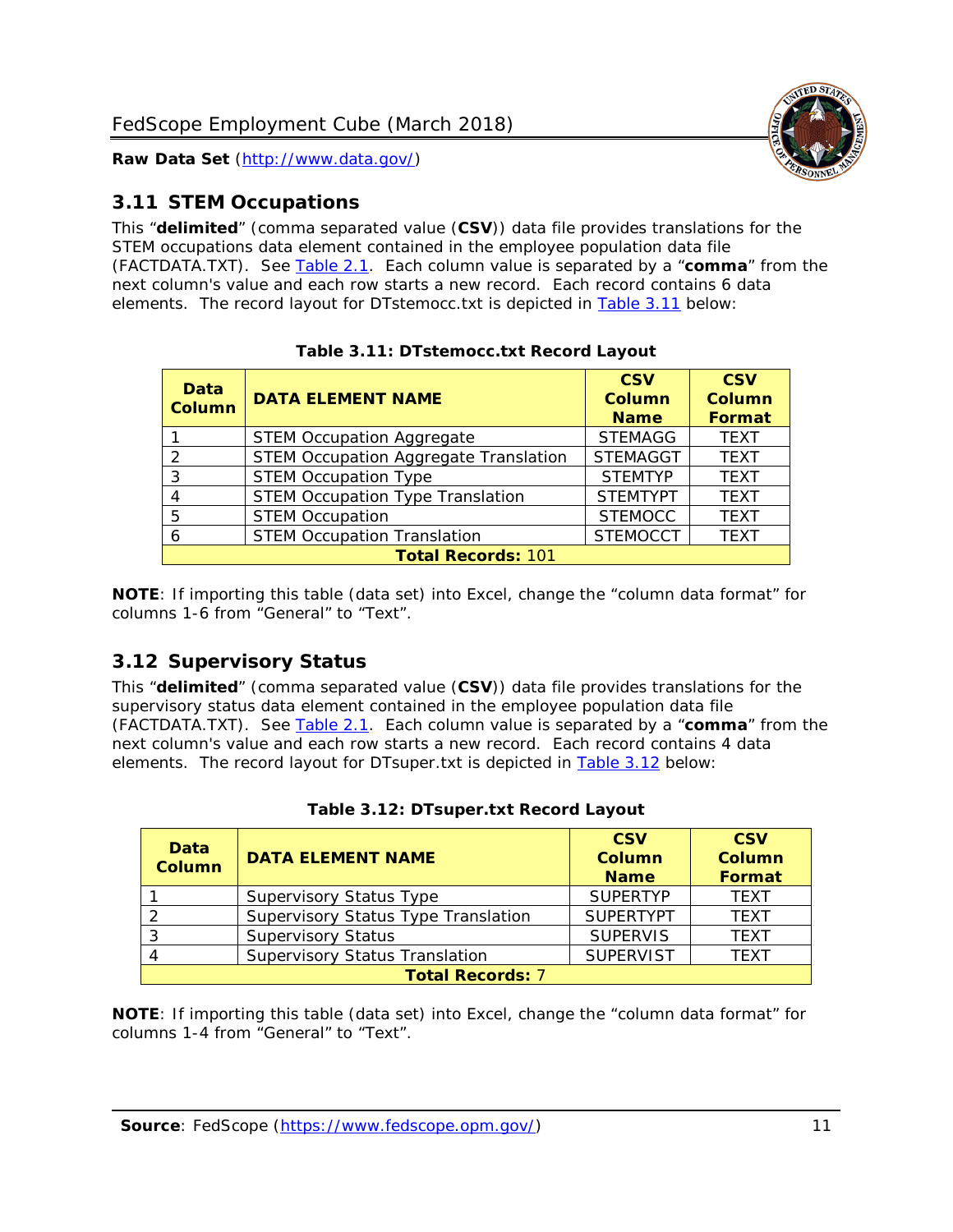

## <span id="page-12-0"></span>*3.13 Type of Appointment*

This "**delimited**" (comma separated value (**CSV**)) data file provides translations for the type of appointment data element contained in the employee population data file (FACTDATA.TXT). See [Table 2.1.](#page-4-0) Each column value is separated by a "**comma**" from the next column's value and each row starts a new record. Each record contains 4 data elements. The record layout for DTtoa.txt is depicted in [Table 3.13](#page-12-2) below:

<span id="page-12-2"></span>

| <b>Data</b><br><b>Column</b> | <b>DATA ELEMENT NAME</b>             | <b>CSV</b><br><b>Column</b><br><b>Name</b> | <b>CSV</b><br><b>Column</b><br>Format |  |
|------------------------------|--------------------------------------|--------------------------------------------|---------------------------------------|--|
|                              | Type of Appointment Type             | <b>TOATYP</b>                              | <b>TEXT</b>                           |  |
|                              | Type of Appointment Type Translation | <b>TOATYPT</b>                             | <b>TEXT</b>                           |  |
|                              | Type of Appointment                  | TOA                                        | <b>TEXT</b>                           |  |
| 4                            | Type of Appointment Translation      | <b>TOAT</b>                                | <b>TFXT</b>                           |  |
| <b>Total Records: 21</b>     |                                      |                                            |                                       |  |

|  | Table 3.13: DTtoa.txt Record Layout |  |
|--|-------------------------------------|--|
|  |                                     |  |

**NOTE**: If importing this table (data set) into Excel, change the "column data format" for columns 1-4 from "General" to "Text".

## <span id="page-12-1"></span>*3.14 Work Schedule*

This "**delimited**" (comma separated value (**CSV**)) data file provides translations for the work schedule data element contained in the employee population data file (FACTDATA.TXT). See [Table 2.1.](#page-4-0) Each column value is separated by a "**comma**" from the next column's value and each row starts a new record. Each record contains 4 data elements. The record layout for DTwrksch.txt is depicted in [Table 3.14](#page-12-3) below:

<span id="page-12-3"></span>

| Data<br><b>Column</b>    | <b>DATA ELEMENT NAME</b>       | <b>CSV</b><br><b>Column</b><br><b>Name</b> | <b>CSV</b><br><b>Column</b><br><b>Format</b> |
|--------------------------|--------------------------------|--------------------------------------------|----------------------------------------------|
|                          | Work Schedule Type             | <b>WSTYP</b>                               | <b>TFXT</b>                                  |
|                          | Work Schedule Type Translation | <b>WSTYPT</b>                              | <b>TEXT</b>                                  |
| -3                       | Work Schedule                  | <b>WORKSCH</b>                             | <b>TFXT</b>                                  |
|                          | Work Schedule Translation      | <b>WORKSCHT</b>                            | <b>TFXT</b>                                  |
| <b>Total Records: 12</b> |                                |                                            |                                              |

|  | Table 3.14: DTwrksch.txt Record Layout |  |  |
|--|----------------------------------------|--|--|
|--|----------------------------------------|--|--|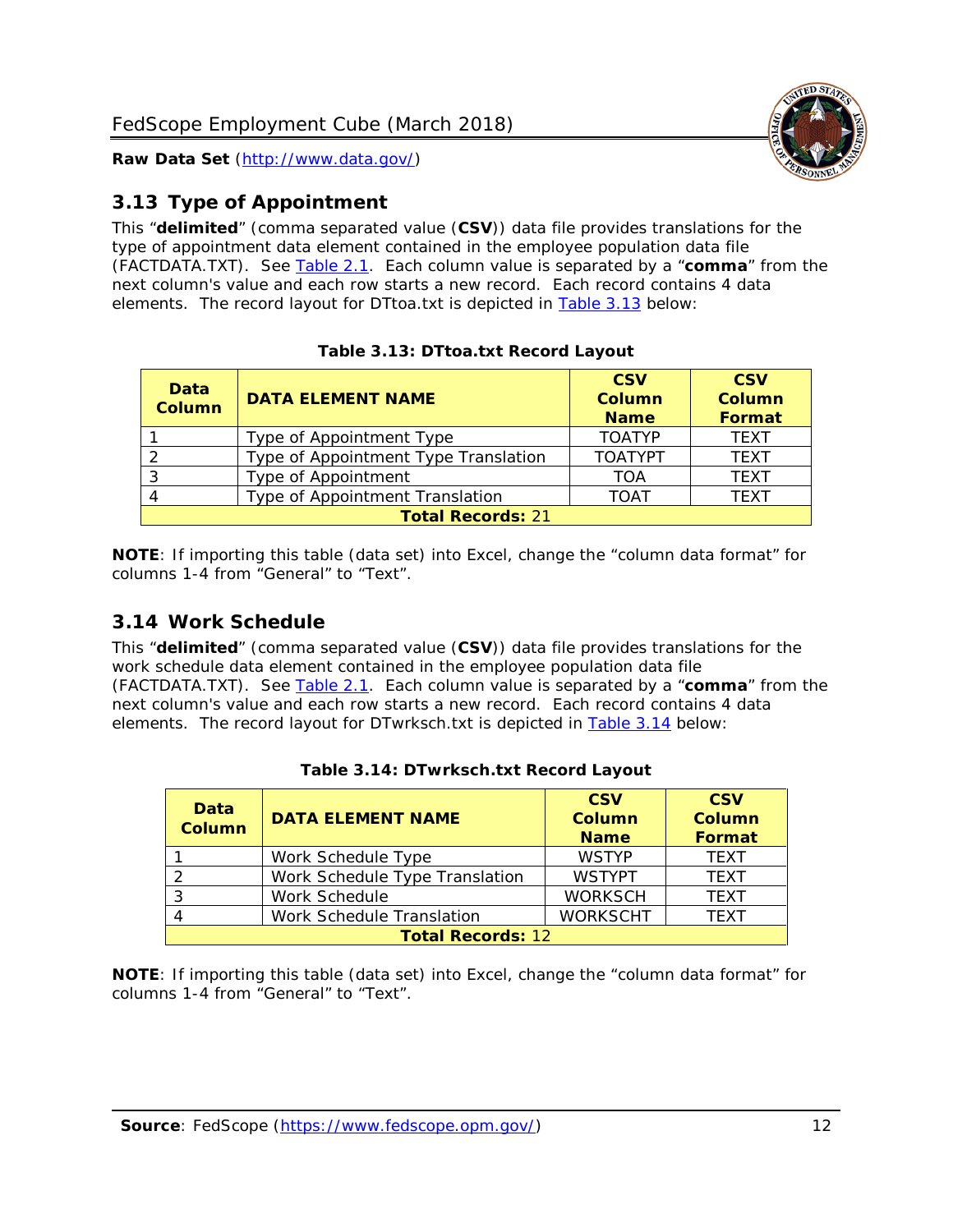



#### <span id="page-13-0"></span>*3.15 Work Status*

This "**delimited**" (comma separated value (**CSV**)) data file provides translations for the work status data element contained in the employee population data file (FACTDATA.TXT). See [Table 2.1.](#page-4-0) Each column value is separated by a "**comma**" from the next column's value and each row starts a new record. Each record contains 2 data elements. The record layout for DTwkstat.txt is depicted in [Table 3.15](#page-13-2) below:

<span id="page-13-2"></span>

| <b>Data</b><br><b>Column</b> | <b>DATA ELEMENT NAME</b>       | <b>CSV</b><br>Column<br><b>Name</b> | <b>CSV</b><br>Column<br>Format |  |  |
|------------------------------|--------------------------------|-------------------------------------|--------------------------------|--|--|
|                              | Work Status                    | <b>WORKSTAT</b>                     | <b>TFXT</b>                    |  |  |
| ⌒                            | <b>Work Status Translation</b> | <b>WORKSTATT</b>                    | <b>TFXT</b>                    |  |  |
| <b>Total Records: 2</b>      |                                |                                     |                                |  |  |

|  | Table 3.15: DTwkstat.txt Record Layout |  |
|--|----------------------------------------|--|
|  |                                        |  |

**NOTE**: If importing this table (data set) into Excel, change the "column data format" for columns 1-2 from "General" to "Text".

## <span id="page-13-1"></span>*3.16 Date*

This "**delimited**" (comma separated value (**CSV**)) data file provides translations for the status file month date data element contained in the employee population data file (FACTDATA.TXT). See [Table 2.1.](#page-4-0) Each column value is separated by a "**comma**" from the next column's value and each row starts a new record. Each record contains 2 data elements. The record layout for DTdate.txt is depicted in [Table 3.16](#page-13-3) below:

<span id="page-13-3"></span>

| Data<br><b>Column</b>   | <b>DATA ELEMENT NAME</b> | <b>CSV</b><br>Column<br><b>Name</b> | <b>CSV</b><br>Column<br><b>Format</b> |  |  |
|-------------------------|--------------------------|-------------------------------------|---------------------------------------|--|--|
|                         | File Date                | <b>DATECODE</b>                     | <b>TFXT</b>                           |  |  |
|                         | File Date Translation    | <b>DATECODET</b>                    | <b>TFXT</b>                           |  |  |
| <b>Total Records: 1</b> |                          |                                     |                                       |  |  |

**Table 3.16: DTdate.txt Record Layout**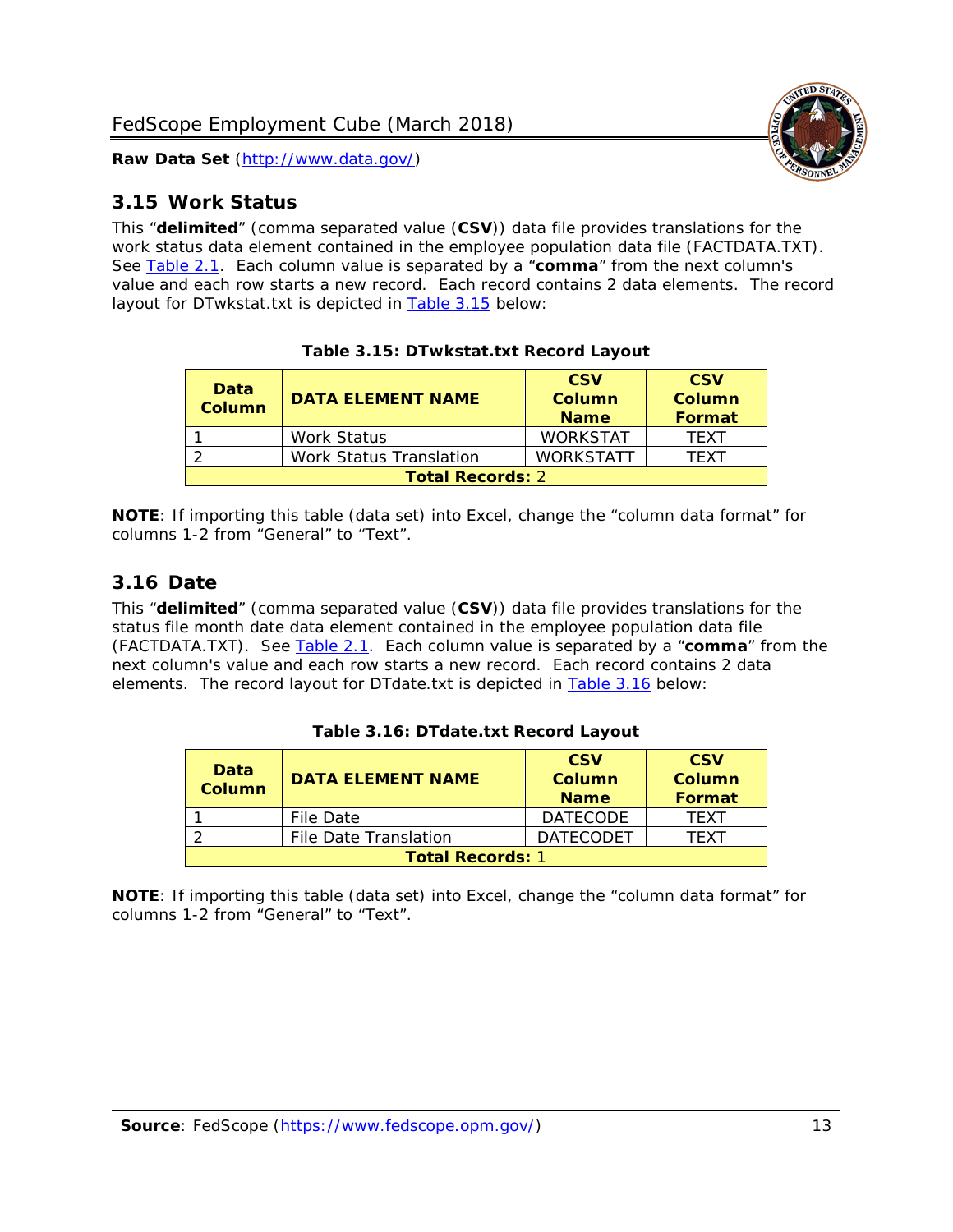## <span id="page-14-0"></span>*3.17 Employment*

There is no translation file for this data element. Every record in the employee population data file (FACTDATA.TXT) contains a value of "1" for this field. See Chapter [4.17](#page-16-8) for definition of [Employment.](#page-17-0)

## <span id="page-14-1"></span>*3.18 Average Salary*

There is no translation file for this data element. See Chapter [4.18](#page-17-1) for definition of Average [Salary](#page-17-1) [Average Salary.](#page-17-1)

## <span id="page-14-2"></span>*3.19 Average Length of Service*

There is no translation file for this data element. See Chapter [4.19](#page-17-2) for definition of Average **[Length of Service](#page-17-2)** 

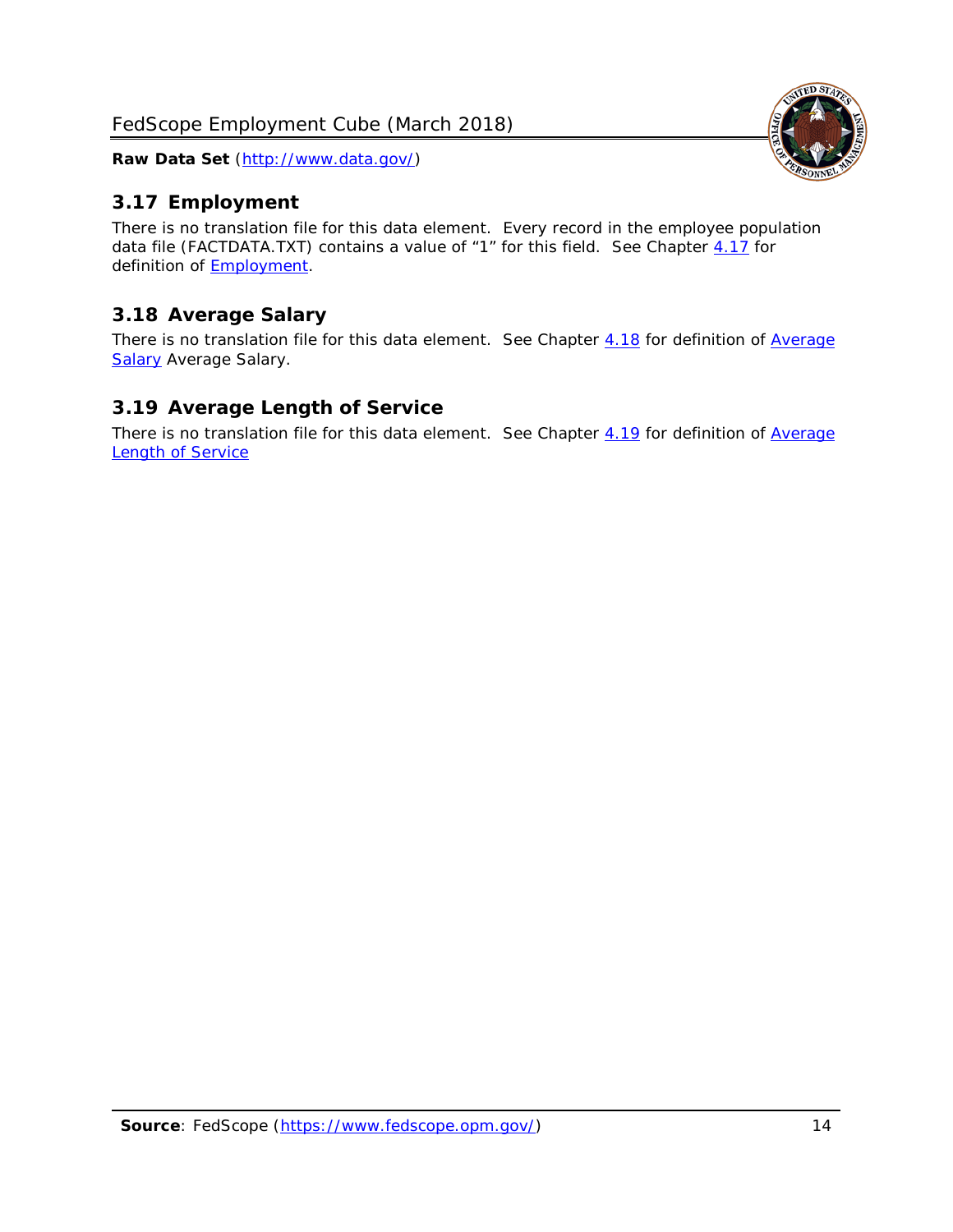## <span id="page-15-0"></span>**4 DATA DEFINITIONS**

#### <span id="page-15-1"></span>*4.1 Agency*

<span id="page-15-2"></span>The employing organization.

#### *4.2 Location*

The official duty station of an employee. Locations in the United States are defined in terms of states. Locations outside the United States are defined in terms of countries and U.S. territories.

#### <span id="page-15-3"></span>*4.3 Age*

An employee's age. Age is displayed in five-year intervals, except for an initial interval of less than 20 years and a final interval of 65 years or more.

#### <span id="page-15-4"></span>*4.4 Education Level*

<span id="page-15-5"></span>The extent of an employee's educational attainment from an accredited institution.

#### *4.5 General Schedule & Equivalent Grade*

The General Schedule grade for pay plans in the General Schedule and Equivalent pay plan category (See [Pay Plan & Grade\)](#page-16-0).

#### <span id="page-15-6"></span>*4.6 Length of Service*

The number of years of Federal civilian employment, creditable military service, and other service made creditable by specific legislation. Length of service is grouped by five-year intervals, except for:

- a. the initial intervals of less than 1 year, 1-2 years, and 3-4 years and
- b. the final interval of 35 years or more.

#### <span id="page-15-7"></span>*4.7 Occupation*

<span id="page-15-8"></span>An employee's occupation as defined by the Office of Personnel Management (OPM).

#### *4.8 Occupation Category*

Occupational categories are defined by the educational requirements of the occupation and the subject matter and level of difficulty or responsibility of the work.

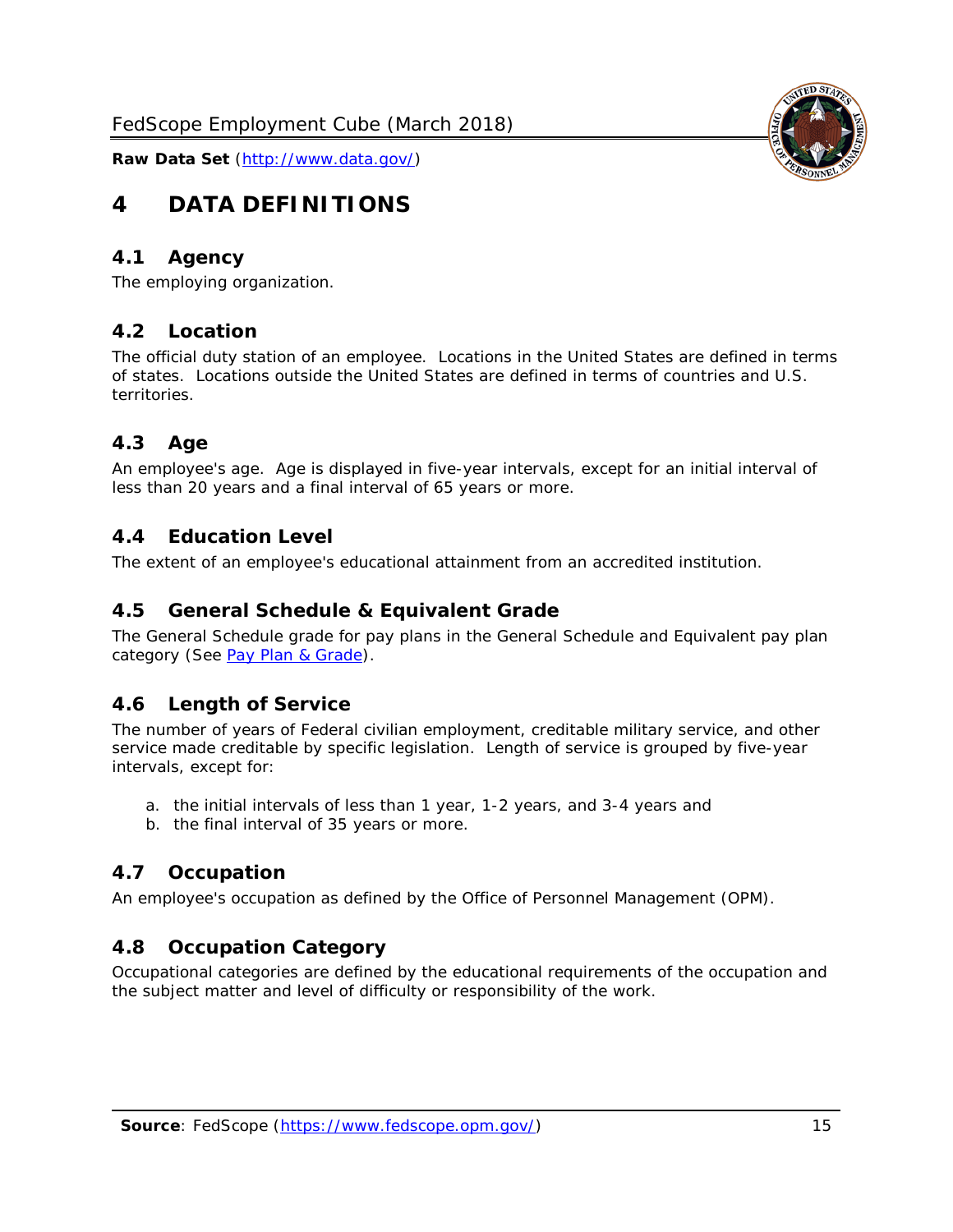## <span id="page-16-0"></span>*4.9 Pay Plan & Grade*

The pay system and, where applicable, the grade used to determine an employee's basic pay rate. Grade denotes a hierarchical position in a pay plan and is sometimes referred to as level, class, rank, or pay band.

## <span id="page-16-1"></span>*4.10 Salary Level*

An employee's adjusted basic pay, which is an annualized rate of pay. Adjusted basic pay is the sum of an employee's rate of basic pay plus any locality comparability payment and/or special pay adjustment for law enforcement officers. Salaries are grouped by \$10,000 intervals, except for an initial interval of less than \$20,000 and a final interval of \$180,000 or more.

An employee's actual earnings may be more or less than the annualized rate because of factors such as overtime, shift differentials, less than full time work, or leave without pay.

## <span id="page-16-2"></span>*4.11 STEM Occupations*

Listing of occupations grouped into the following four occupational series:

- 1. **S**cience
- 2. **T**echnology
- 3. **E**ngineering
- 4. **M**athematics

## <span id="page-16-3"></span>*4.12 Supervisory Status*

The nature of managerial, supervisory, or non-supervisory responsibility assigned to an employee's position.

## <span id="page-16-4"></span>*4.13 Type of Appointment*

<span id="page-16-5"></span>An employee's appointment in terms of permanence and competitiveness.

#### *4.14 Work Schedule*

<span id="page-16-6"></span>The time basis on which an employee is scheduled to work.

## *4.15 Work Status*

A combination of Type of Appointment and Work Schedule data elements. The Work Status data element is limited to "Non-Seasonal Full Time Permanent" and "Other Employees".

## <span id="page-16-7"></span>*4.16 Date*

<span id="page-16-8"></span>The file date (e.g. March 2018 represented by 201803).

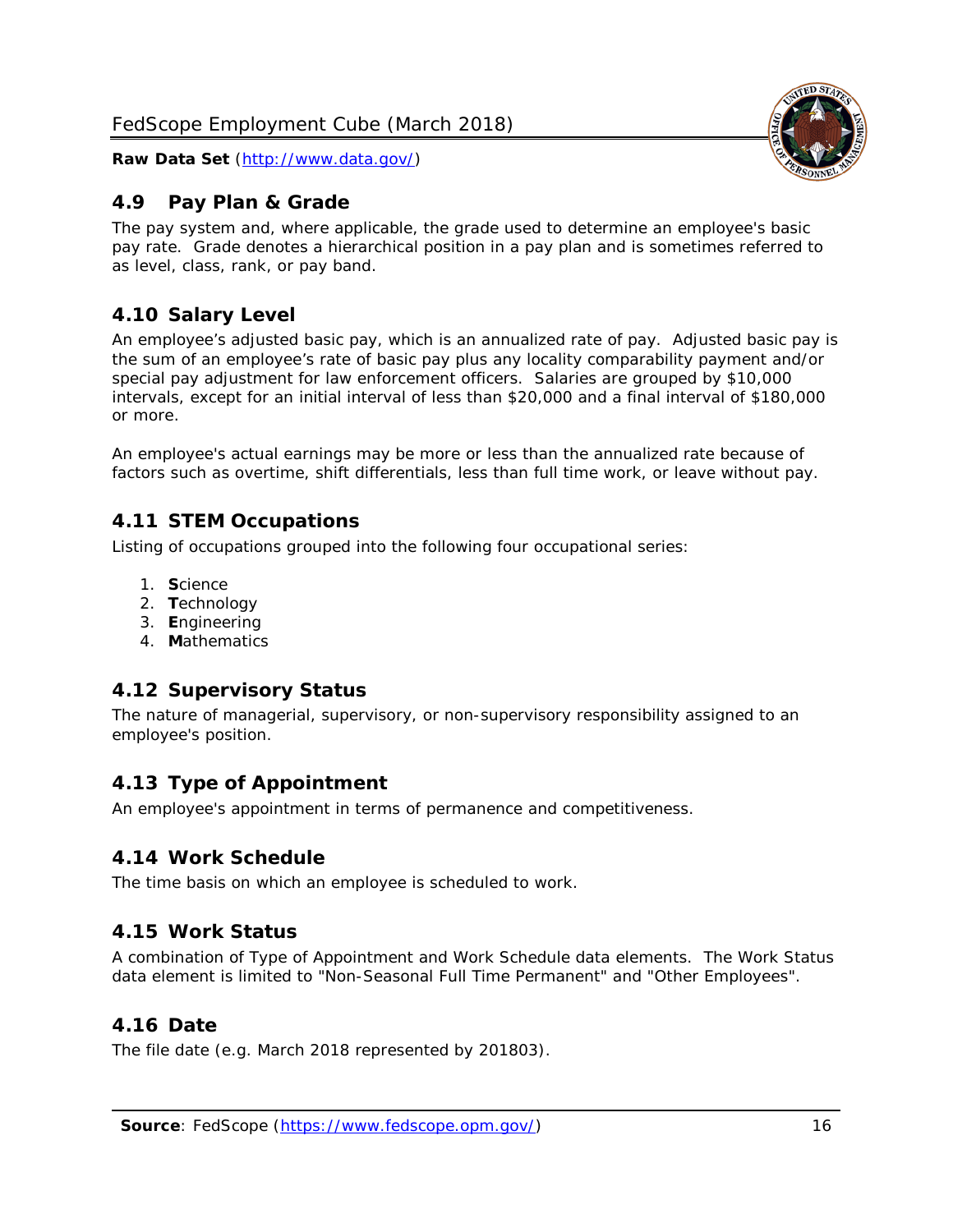## <span id="page-17-0"></span>*4.17 Employment*

A measure representing the number of employees in pay status at the end of the quarter (or end of the pay period prior to the end of the quarter).

## <span id="page-17-1"></span>*4.18 Average Salary*

A measure representing the average adjusted basic pay, an annualized rate of pay. Adjusted basic pay is the sum of an employee's rate of basic pay and any locality comparability payment and/or special pay adjustment for law enforcement officers.

An employee's actual earnings may be more or less than the annualized rate because of factors such as overtime, shift differentials, less than full time work, or leave without pay.

Invalid salary values are excluded from the average. A large number of invalid values could invalidate the average. To obtain counts of invalid values, display the data using the Salary Level dimension (See [Salary Level\)](#page-16-1).

## <span id="page-17-2"></span>*4.19 Average Length of Service*

A measure representing the average number of years of Federal civilian employment and creditable military service.

Invalid values are excluded from the average. A large number of invalid values could invalidate the average. To obtain counts of invalid values, display the data using the Length of Service dimension (See [Length of Service\)](#page-15-6).